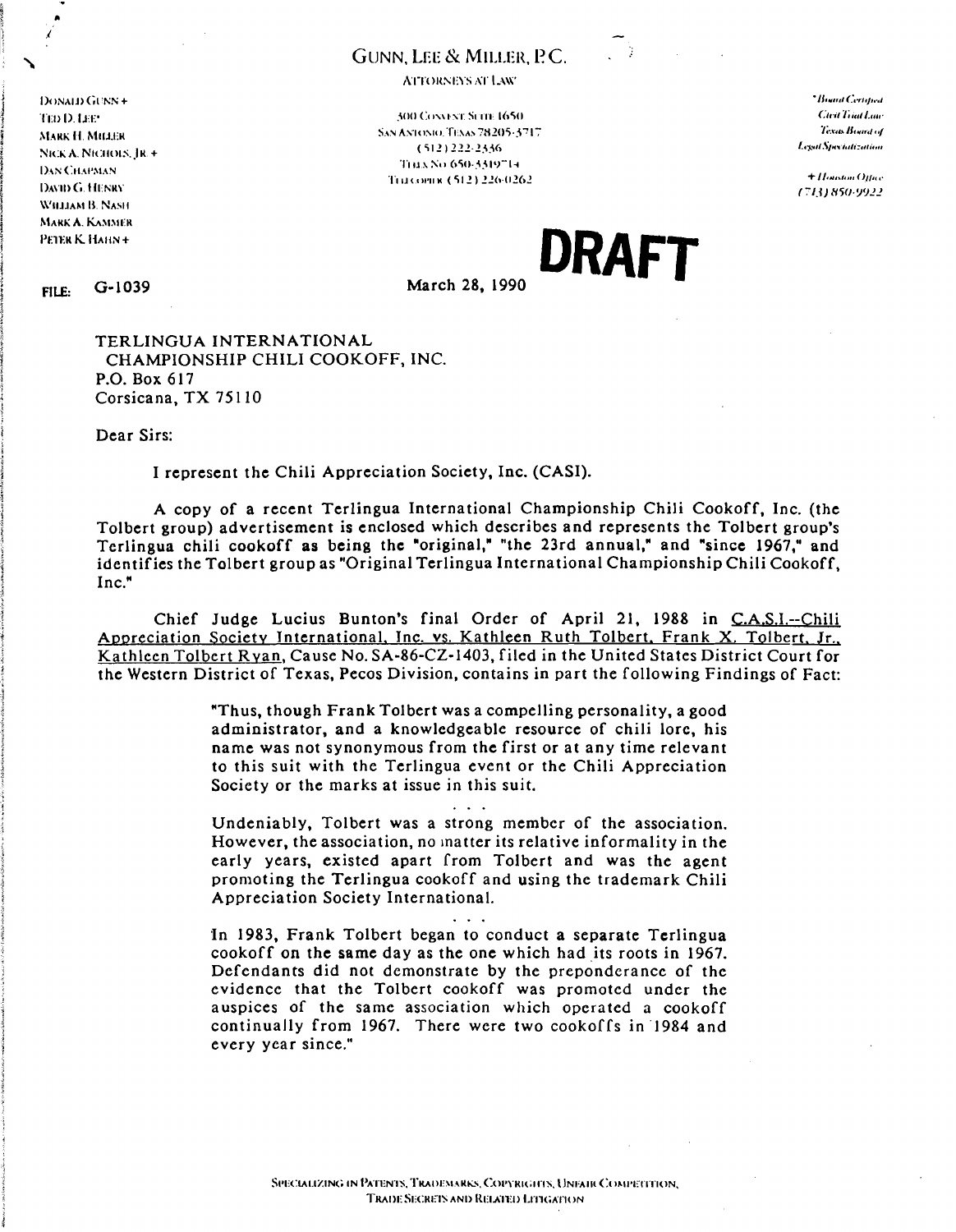Terlingua International Championship Chili Cookoff, Inc. March 28, 1990 Page 2

The Lanham Act, the Federal Trademark Act, makes "any false description Or representation" of goods or services in commerce an unlawful act (Title IS, United States Code, Section 1125(a). The Tolbert group's description and representation to the public that it and its current chili cookoff as the "original", "the 23rd annual" and "since 1967" are contrary to Chief Judge Bunton's April 21, 1988 Findings of Fact that "the association [CASI] ... existed apart from Tolbert and was the agent promoting the Terlingua cookoff and that in 1983, Frank Tolbert began to conduct a separate Terlingua cookoff ..."

The Tolbert group no doubt still believes that it is the successor to the original 1967 organization and original Terlingua cookoff and that it's Terlingua Chili Cookoff is therefore the 23rd Annual. Nevertheless, the Tolbert group spent tens of thousands of dollars on attorneys, presented its best case in court and lost in a fair fight. If the Tolbert group will not honor the Court's findings, CASI may have to go back before Judge Bunton. Judge Bunton, on comparing the Tolbert group's advertising with his Findings of Fact, is unlikely to find that the Tolbert group's current advertising is truthful.

The Tolbert group was incorporated under the corporate name of "Terlingua International Championship Chili Cookoff, Inc" on July I, 1983. The Texas Business Corporation Act, article 2.05(c), states, in part, "The filing of articles of incorporation under Part 3 of this Act, ... does not authorize the use of a Corporate name in this State in violation of the rights of another under the federal Trademark Act of 1946 (15 U.S.C., Section 1051 et seq.), the Texas trademark law (Chapter 16, Business & Commerce Code) ... or the common law." The Tolbert group's recent addition of "Original" to its corporate name is also a deliberate affront to Judge Bunton's Findings of Fact. It has the effect of further confusing the public into believing that your corporation is the original 1967 organization. The Tolbert group's use of this name and mark has caused confusion between it and CASI's name and marks.

A second related problem is that the Tolbert group is systematically sending Tolbert cookoff packages to promoters who have their names published in the Goat Gap Gazette after they sign up to run CASI sponsored cookoffs. The Tolbert group is aware that promoters published in the Goat Gap Gazette as promoting "CASI" cookoffs or under "CASI Rules' have agreed with CAS1 to conduct their cookoff under CAS1 rules. The literature the Tolbert group sends these new CASI promoters is confusing because it describes and represents the Tolbert group and its. services as "original," "23rd annual," and "since 1967." The Tolbert group's cookoff package includes "Tolbert Rules" which are largely copied from CASI Rules, further making the Tolbert group's cookoff package confusingly similar to the local promoter.

These activities of the Tolbert group have caused improper rules to be applied at CASI sponsored events, improper results sent in by promoters to CASI, results sent to the Tolbert group rather than CASI, and bad feelings being created from what should be fun events. Similar problems have occurred with respect to the Tolbert group's soliciting chili cooks for the annual Terlingua cookoff that the Tolbert group knows have already agreed to cook at the CASI cookoff on the same days.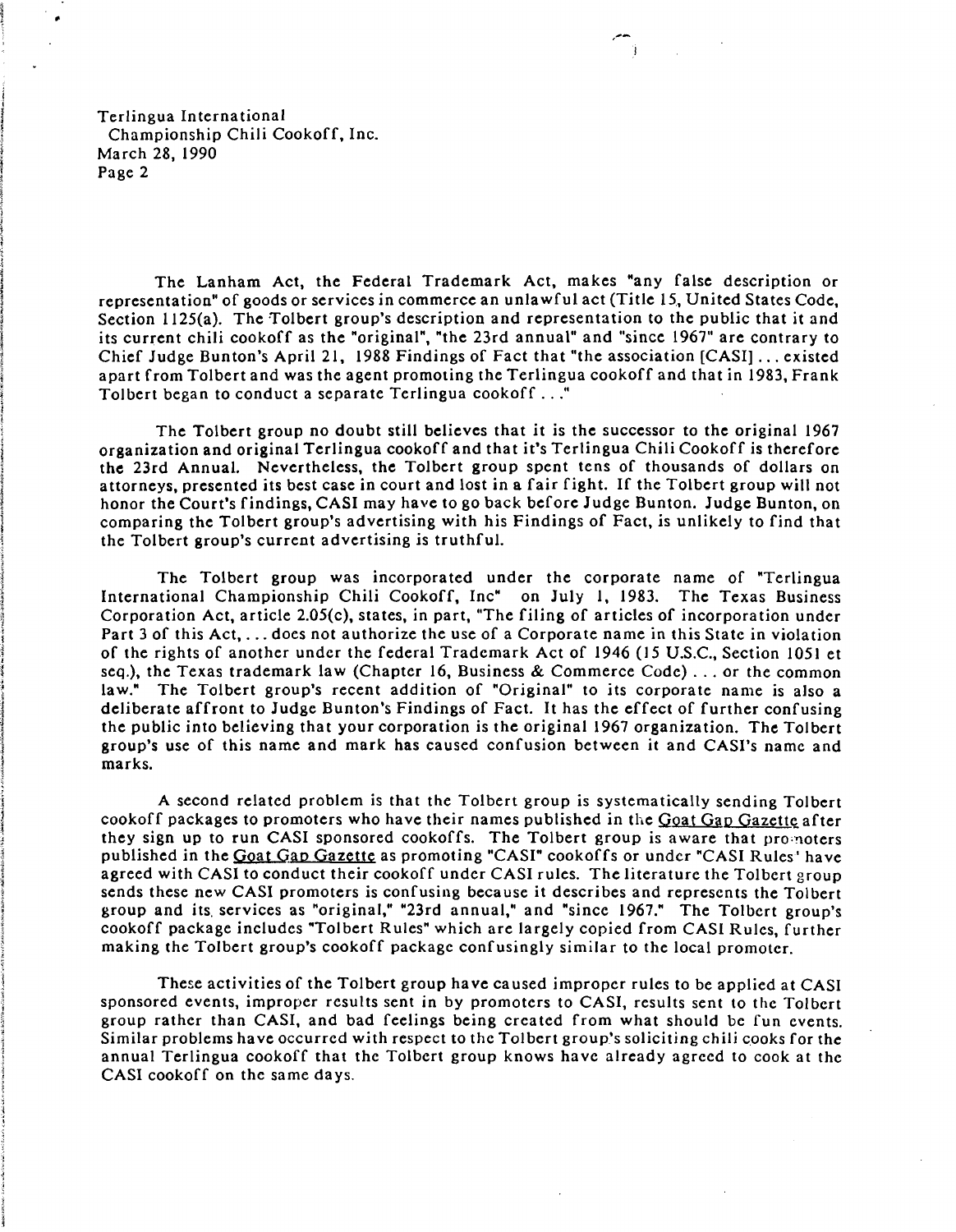Terlingua International Championship Chili Cookoff, Inc. March 28, 1990 Page 3

 $\cdot$   $\cdot$ 

CASI is willing to take the Tolbert group on in honest, open, free competition. If the Tolbert group honestly believes that it is different and better than CASI it is free to distinguish itself from CASI, locate and train its own cookoff promoters and have its own chili cookoffs. However, once CASI has gone to the expense and trouble of locating a cookoff promoter, educating the promoter in how to run a chili cookoff, and having the promoter agree to conduct the cookoff under CASI rules, interference by the Tolbert group with CASI's agreement and relationship with that promoter for that cookoff is unlawful.

Legally, the Tolbert group's conduct in this respect is termed "interference with beneficial contractual relationships." You may be familiar with Pennzoil vs. Texaco. Pennzoil made an oral agreement with Pennzoil. Texaco, knowing of that oral agreement, interfered with it. The resulting judgment was in favor of Pennzoil for eleven billion dollars. The lesson of that case is that in Texas an agreement is an agreement and that third parties interfere with it at their peril.

 $\overline{A}$  third problem, mentioned above, is that the Tolbert group is copying CASI's cookoff rules. When CASI modifies its CASI rules the Tolbert group copies the changes. The Copyright Act of 1976, Title 17, United States Code, Section 106, makes it unlawful to infringe an author's work by copying it with a substantially similar second work. Tolbert's rules are copied from and are "substantially similar" to the CASI rules. The Tolbert group is, therefore, unlawfully infringing on the CASI's copyright rights to CASI rules.

While this firm represented CASI in its litigation with the Tolbert group, my individual representation of CASI is relatively new (although I am and have been a member of CASI). As a lover of chili and of chili cookoffs, I hope that CASI and the Tolbert group can resolve this matter without, once again, each spending tens of thousands of dollars on attorneys. That money should be spent promoting chili and the wonderful chili culture. The problems discussed above, however, are not mere technicalities. They are causing confusion and hard feelings in the chili world and damage to CASI.

CASI and the Tolbert group already fought this battle once. CASI won and is not looking for a second fight unless one is necessary. The Tolbert group, however, is reneging on the one basic rule of a fair fight, that the loser abide by the result.

A prompt response is needed from the Tolbert group concerning these matters. I enclose a Statement which sets out what the law is and states that the Tolbert group will comply with the law. If the Tolbert group believes CASI is violating the law in some ways that injure the Tolbert group I encourage you to let me know what its complaints are. Perhaps communication between the Tolbert group and CASI may help resolve these issues.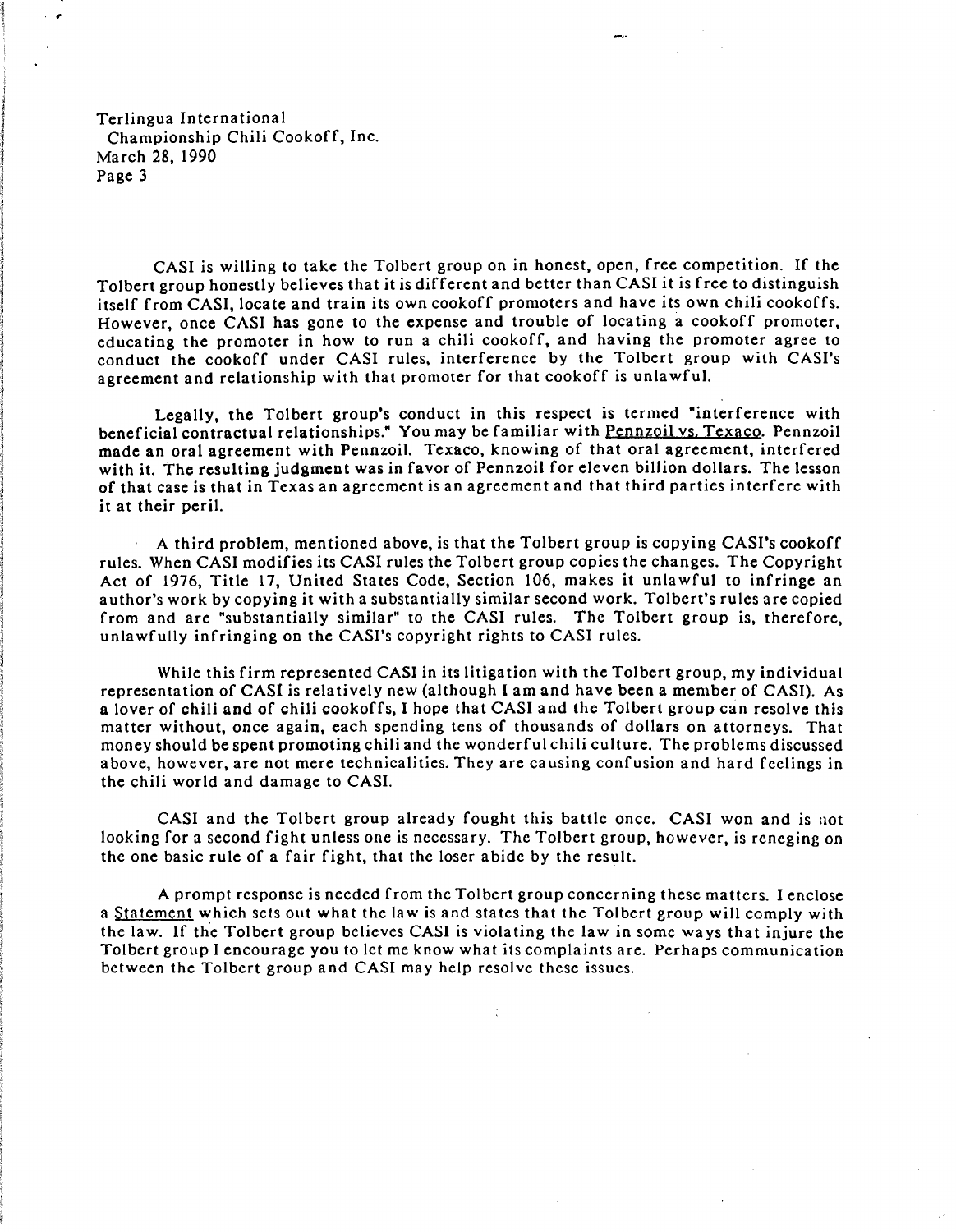Terlingua International Championship Chili Cookoff, Inc. March 28, 1990 Page 4

If I do not promptly receive a satisfactory response to this letter, however, CASI will have no choice but to consider its legal alternatives.

Sincerely,

Mark H. Miller

MHM/sg encl. caai\cookoff3.ltr

1 1

J **Watches** 

 $\ddot{\phantom{0}}$ 

cc: Mr. Rex Jones, President Chili Appreciation Society, Inc. Dallas, TX 75218

DRAFT

 $\sim$   $\sim$ 

II

cc: Mr. Stephen Grimmer Haynes & Boone 3100 Interfirst Plaza 901 Main Street Dallas, TX 75202 Attorneys for Terlingua International Championship Chili Cookoff, Inc.